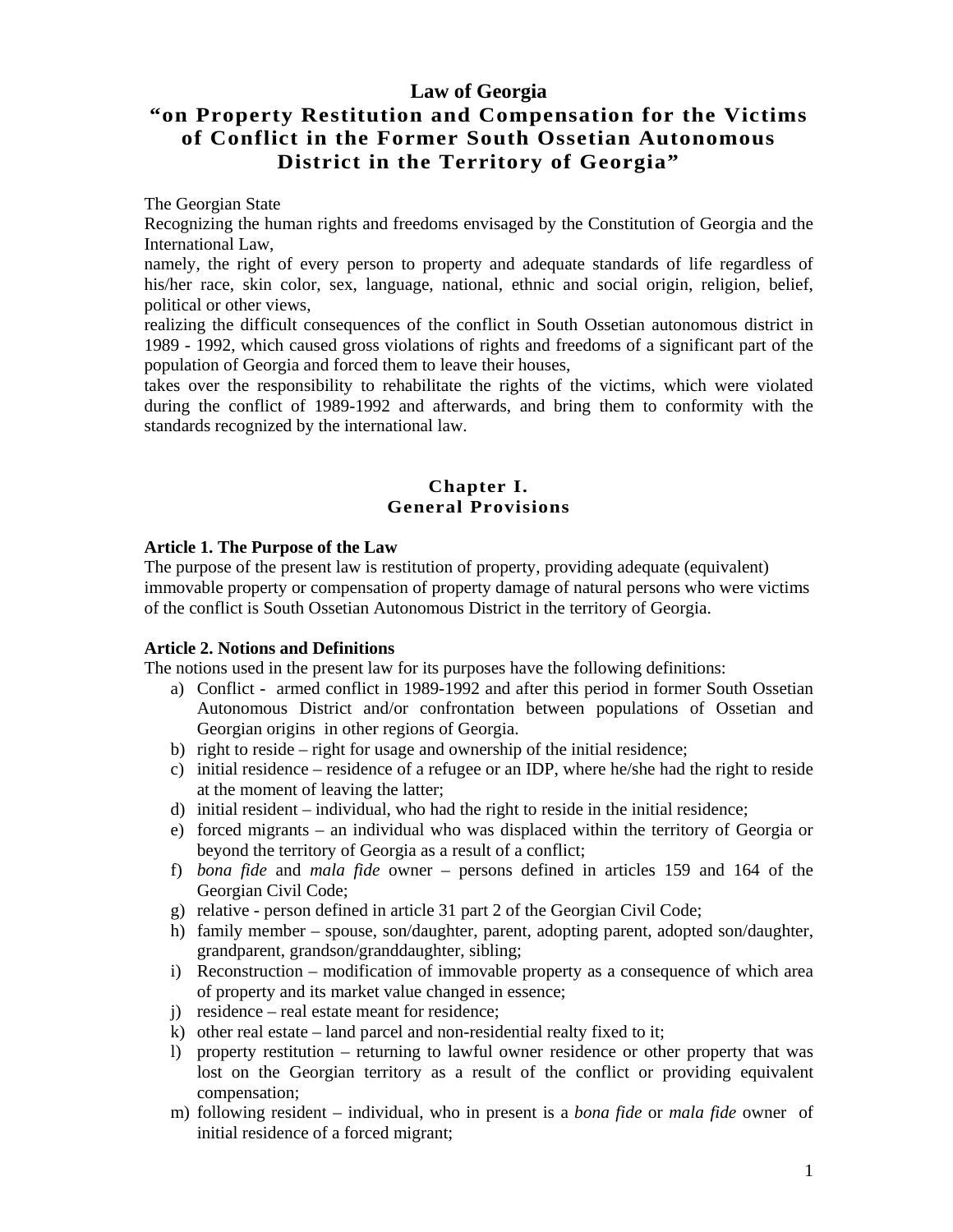# **Article 3. Principles of the Law**

The present law is based upon the following principles:

- a) justice and equality;
- b) legality;
- c) respect for human dignity and protection, respect and guaranteeing universally recognized rights and freedoms;
- d) the right of an individual to have comprehensive information from state bodies on the issues related to him/her;
- e) the right of an individual to be provided with effective legal remedies;
- f) accountability and responsibility of the stae to the citizens and people present at its territory;
- g) insuring of the right of the refugees and IDPs for free and voluntary return;

## **Article 4. The Purview of the Law**

1. The present law applies to

- a. those initial residents, who as a result of the conflict were or are not able to return to their initial residence due to lack of safety or adequate (substitute) residence;
- b. those following residents, who *bona fide* or *mala fide* own residence or other real estate of initial resident;
- c. those initial residents who received substitute residence and/or financial compensation with the help of governmental bodies or international and national organizations, if the value of their initial residence exceeds the received compensation or the value of the substitute residence.
- 2. The present law recognizes the right of a forced migrant to submit to the Commission for its review all the decisions made on the basis of the Article 69 of the Residence Code of 1983, which decisions caused this individual to lose his right for their residences in the period during and after the conflict.

#### **Article 5. Right to Property restitution and Compensation**

- 1. The present law recognizes the rights of all forced migrants and other persons to return to their residence.
- 2. The law established guarantees for a lawful owner to receive the residence or other immovable property that was lost in Georgian territory as a result of the conflict. This implies the right of a victim to receive immovable property or if it is impossible to return his/her residence or other immovable property to receive adequate (substitute) residence of the same value. If it is impossible to give adequate (substitute) residence then he/she has the right to receive compensation for property damage.
- 3. The present law recognizes right of the following *bona fide* resident to possess adequate (substitute), safe and affordable residence and immovable property.

## **Chapter II. Commission on Restitution and Compensation**

#### **Article 6. Status of the Commission**

1. For the purpose of implementation of the goals envisaged by the present law a Commission on Restitution and Compensation (hereinafter the Commission) is established for the period of 3 years. In case when goals of the Commission are achieved earlier than this period then the Commission makes a decision on termination of its competences before the expiration of its term. In case if the Commission during its term does not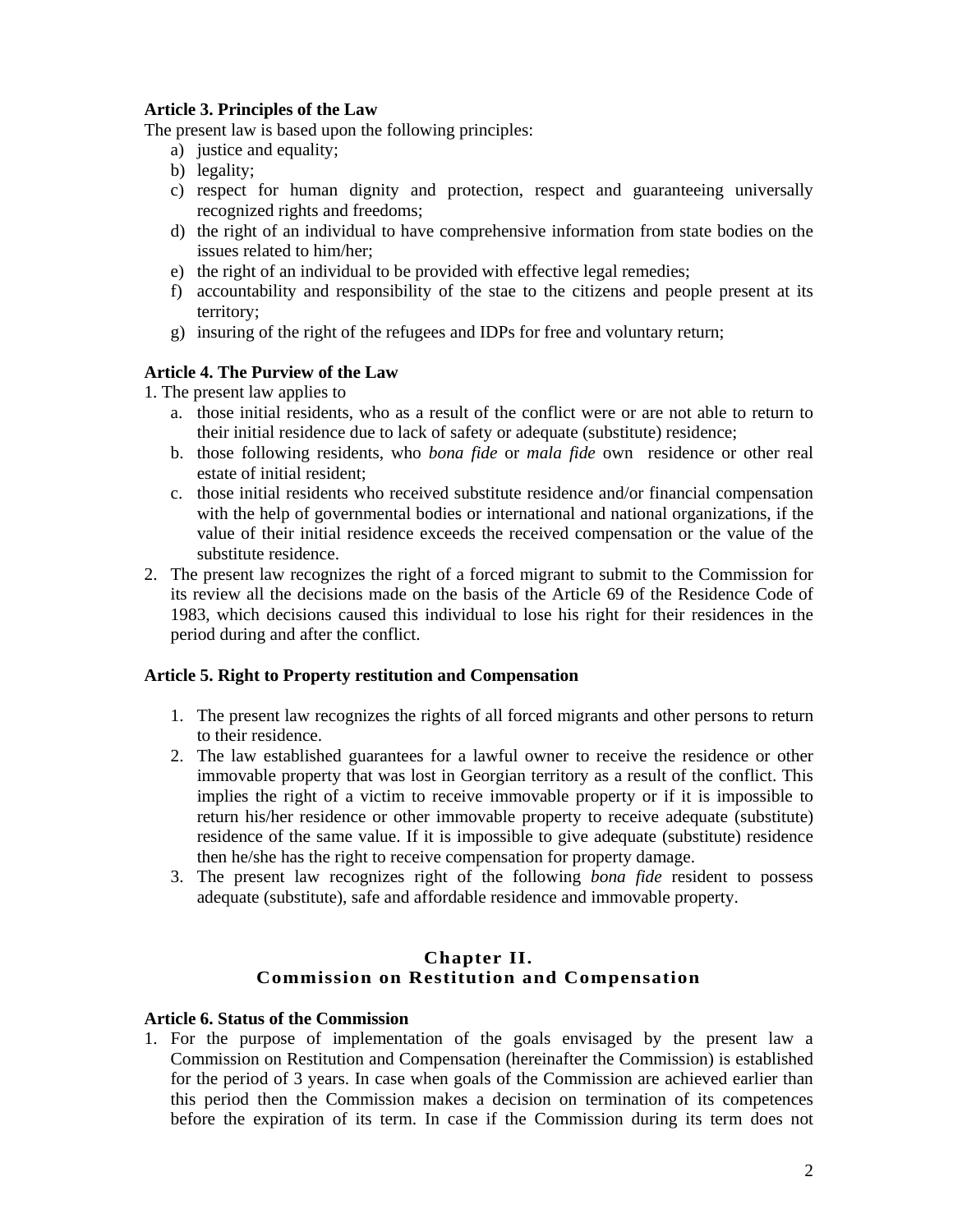manage to resolve all the existing disputes it makes a decision to prolong its term for a definite period.

2. The Commission is a legal entity of public law, which is not subordinated to any of the state institutions.

### **Article 7. The Goals of the Commission**

The goal of activities of the Commission is to achieve the following for the persons who suffered damage during the conflict in Georgian territory:

- a) Return of property;
- b) Guaranteeing adequate (substitute) residence;
- c) Compensation of property damage.

#### **Article 8. Public Access to the Commission**

1. Hearings of the Commission on Restitution and Compensation and its Committee are open for the public. Chairman of the Commission (Committee) is empowered to declare the hearing closed, based on the procedure established by the Georgian General Administrative Code, for the purpose of ensuring that state, commercial, professional and party's private secrets will not be disclosed.

If at least one of the parties request so according to the Georgian legislation.

- 2. All the information that was received during the process of work of the Commission and the Committee is public, except for the case when Georgian legislation requires the information to be secret.
- 3. Any member of the Commission or an employee of the Commission's bureau has an obligation to in secret the information that is defined by the Georgian legislation, which has become known to him/her due to the position at work or during the process of carrying out his/her activities and make efforts to ensure its secrecy.
- 4. A person is obliged according to the Georgian legislation not to disclose a secret information, which became known to him/her while assisting the Commission in its activities, while being present at hearing of the Commission or otherwise. A representative of the Commission shall warn that person about it.
- 5. If the secret information becomes disclosed by the Commission or the Committee then the Commission and the Committee shall compensate the moral or material damage caused by this act.

#### **Article 9. The Rule of Establishment of the Commission and its Composition**

- 1. The Commission consists of 9 members, who are appointed according to the procedure established by this article.
- 2. The Commission is composed of the representatives of the Georgian party, Ossetian party and subject (subjects) of international law nominated on the parity basis.
- 3. Georgian authorities from the nominees presented by subjects of international law appoint 3 members of the Commission, who afterwards select other members from representatives of Georgian and Ossetian parties on the basis of open competition.
- 4. Commission is authorized to carry out the functions defined by this law even in the case if subject of international law present only 2 nominees, who will be appointed by the Georgian authorities. In such case the Commission will be composed of 2 Georgian and 2 Ossetian members.
- 5. On behalf of Georgian and Ossetian parties of the conflict subject of international law, political parties, private law non-commercial legal entity notwithstanding the place of their registration or a group of no less than 50 persons have the right to nominate candidates.
- 6. A capable individual, with higher education, having a working experience of at least five years, can become a member of the Commission. A member of the Commission must have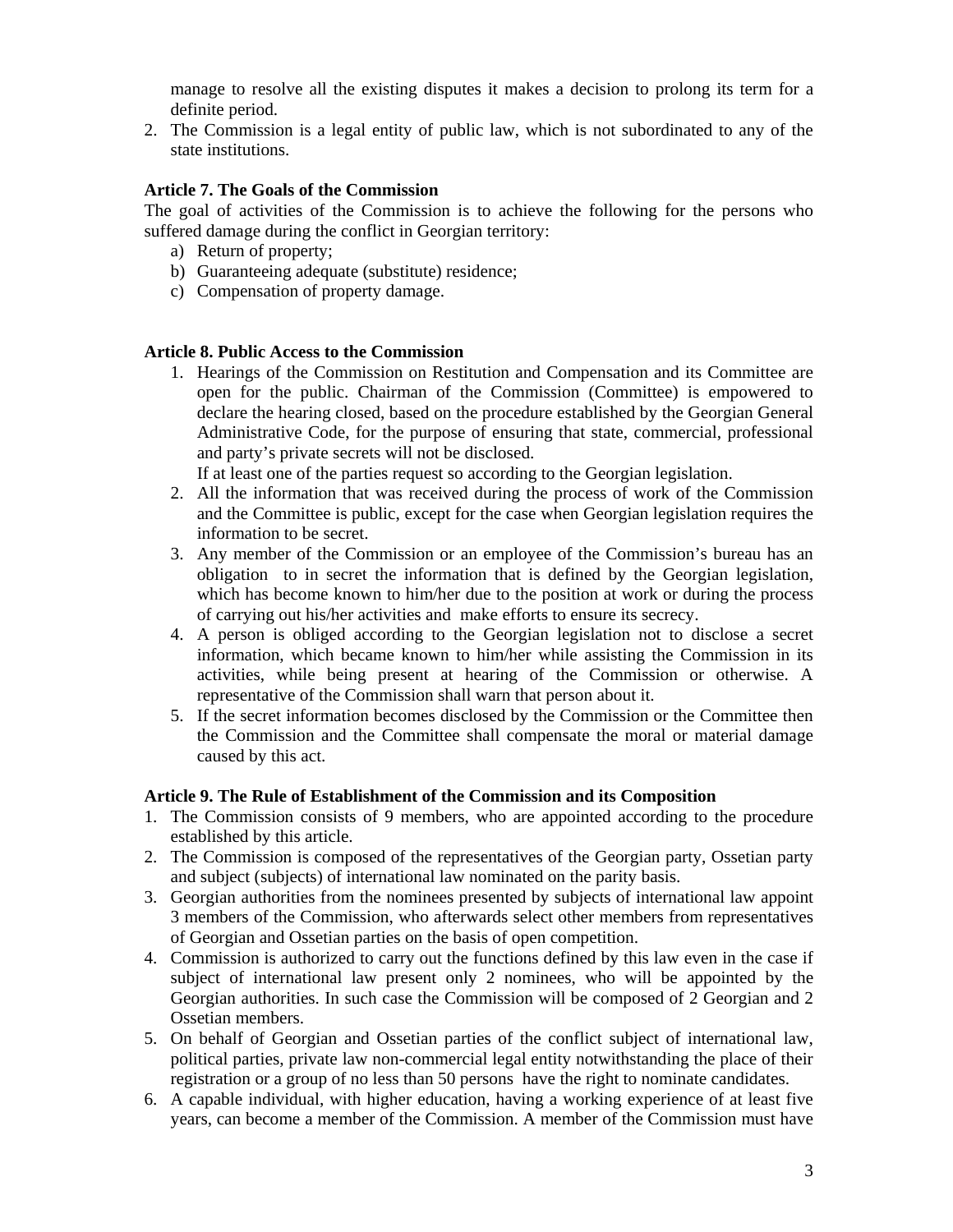the public acknowledgment and be trusted by the society. At least one third of the members of the Commission shall have a higher legal education.

- 7. Any person shall have a right to participate in the competition if he/she satisfies the requirements set out by this law for a member of the Commission. Time period for submitting the documents for the competition shall be no later than 45 days after the announcement.
- 8. If during the period that is defined in this law there were not nominated at least 2 candidates for each vacancy the competition shall be prolonged for the period of time during which at least two candidates will be nominated per each vacancy. List of the candidates shall be published in two days period after expiration of the term during which candidates can be nominated.
- 9. No later than 30 days after expiration of the term during which candidates can be nominated those Members of the Restitution and Compensation Commission, who were appointed with quota of subjects of international law, shall appoint Georgian and Ossietian party Members based on their quotas.
- 10. Rules for appointing Members of the Commission with quota of subjects of international law and rules for exercising their competences shall be determined by Decision of the Georgian Government, based on memoranda with those subjects of international law that participate in the process of formation of the Commission.

#### **Article 10. Structure of the Commission**

- 1. The Commission has a chairman and two deputies, who are elected from the staff of the Commission by majority votes of the members. According to this law the Commission is chaired by the member who is appointed by subjects of international law.
- 2. The Chairman and the Deputy Chairmen of the Commission represent the candidates nominated by different sides.
- 3. The chairman and the deputy chairmen of the Commission are elected on rotation basis every three years. A person nominated by one party can not be nominated as a chairman for two terms.
- 4. Within the Commission 3 Committees shall be established.
- 5. In case established by article 9 provision 4 within the Commission 2 Committees shall be established.

#### **Article 11. Conflict of Interests**

- 1. A person shall not be a Member of the Commission if he/she is at the same time:
	- a) is performing some paid work, except pedagogic, scientific or art;
	- b) member of a political party;
	- c) directly participated in the armed conflict or openly called upon violence and ethnic discrimination and enmity.
- 2. Same requirements are set for employees of the bureau of the Commission, except for supporting and technical staff.
- 3. If a member of the Commission or a committee, or an employee of the bureau of the Commission, except the supporting/technical staff, appeared to have direct or indirect economic interest with the person, whose case is being reviewed by the Commission, he/she shall state about it in writing and shall not participation in revision of the case.
- 4. If a member of the Commission or a committee, or an employee of the office of the Commission, except the supporting/technical, is a relative of the person, defined by the sub-clause c) of the present article, or participated in court proceedings on this case during the course of the conflict, or was working in a state institution or was an official, who had direct contact with the property in question - he/she shall state about it in writing and shall not participation in revision of the case.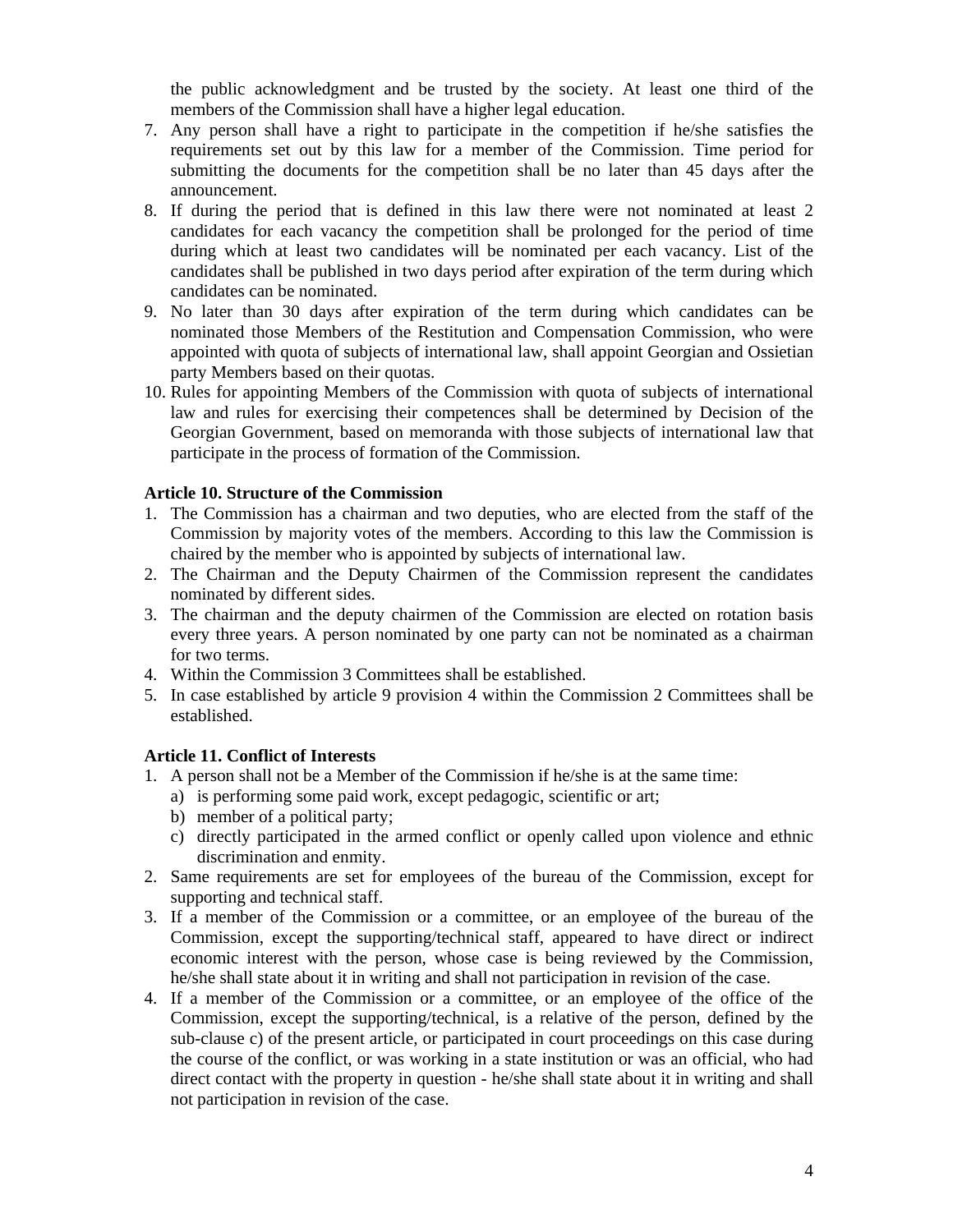- 5. Conflict of interests envisaged by provision "a" of this article does not apply to a Member of the Commission who was appointed with the quota of subjects of international law if he/she received remuneration from the international organization.
- 6. Conflict of interests envisaged by provision "b" of this article does not apply to a Member of the Commission who was appointed with the quota of subjects of international law.

# **Article 12. Termination of Authority of a Member of the Commission before Expiry of the Term**

- 1. Authority of a member of the Commission can be terminated before expiry of the term on the following basis:
	- a) personal application;
	- b) failure to accomplish the duties during more than three months or without an acceptable reason for the period of 20 working days;
	- c) severe violations of the duties and responsibilities;
	- d) appointment to the position or activity, incompatible with the status of the member of the Commission;
	- e) Court decision in effect on finding him/her guilty;
	- f) death.
- 2. Decision on termination of authority of a member of the Commission before expire of the term, in cases envisaged by provision 1, sub-provisions "b, c" of this article, is taken by the Commission with at least 2/3 of the members of the Commission. In other cases the Commission takes into consideration the fact that there is a ground for termination of authority. At this time the authority of a member of the Commission is terminated.
- 3. Filling the vacancy of a member of the Commission is done based on the procedure established by article 10 of this law, based on principle of parity between the parties but no later than 1 month after the position became vacant.

# **Article 13. Chairman of the Commission**

- 1. The chairman of the Commission:
	- a) chairs the meetings of the Commission;
	- b) signs the decisions of the Commission;
	- c) is responsible for administration of finances on the account of the Commission;
	- d) based on competition appoints a secretary of the Commission and other employees, except for supporting and technical personnel;
	- e) performs other duties as prescribed by the statute of the Commission.
- 2. In absence of the Chairman or failure to accomplish the duty of the chairman one of the deputies perform duties of a chairman on the instruction of the chairman.

# **Article 14. Bureau of the Commission**

- 1. The Bureau of the Commission has the following competences:
	- a. organizational and technical assistance in activities of the commission;
	- b. assisting persons concerned in preparation of complaints;
	- c. performing other duties on the instruction of a Committee.
- 2. Structure and rules of activities of the Bureau are defined by the Statute of the Commission.
- 3. Secretary of the Commission:
	- a. prepares records of proceedings of the Commission and other documents;
	- b. supervises enforcement of decisions of the Commission. Reports to the Commission on decisions that were enforced on the established period of time;
	- c. heads the Bureau of the Commission and is responsible for organizing daily activities of the Commission;
	- d. appoints and dismisses supporting and technical personnel of the Commission;
	- e. performs other duties assigned by the Commission.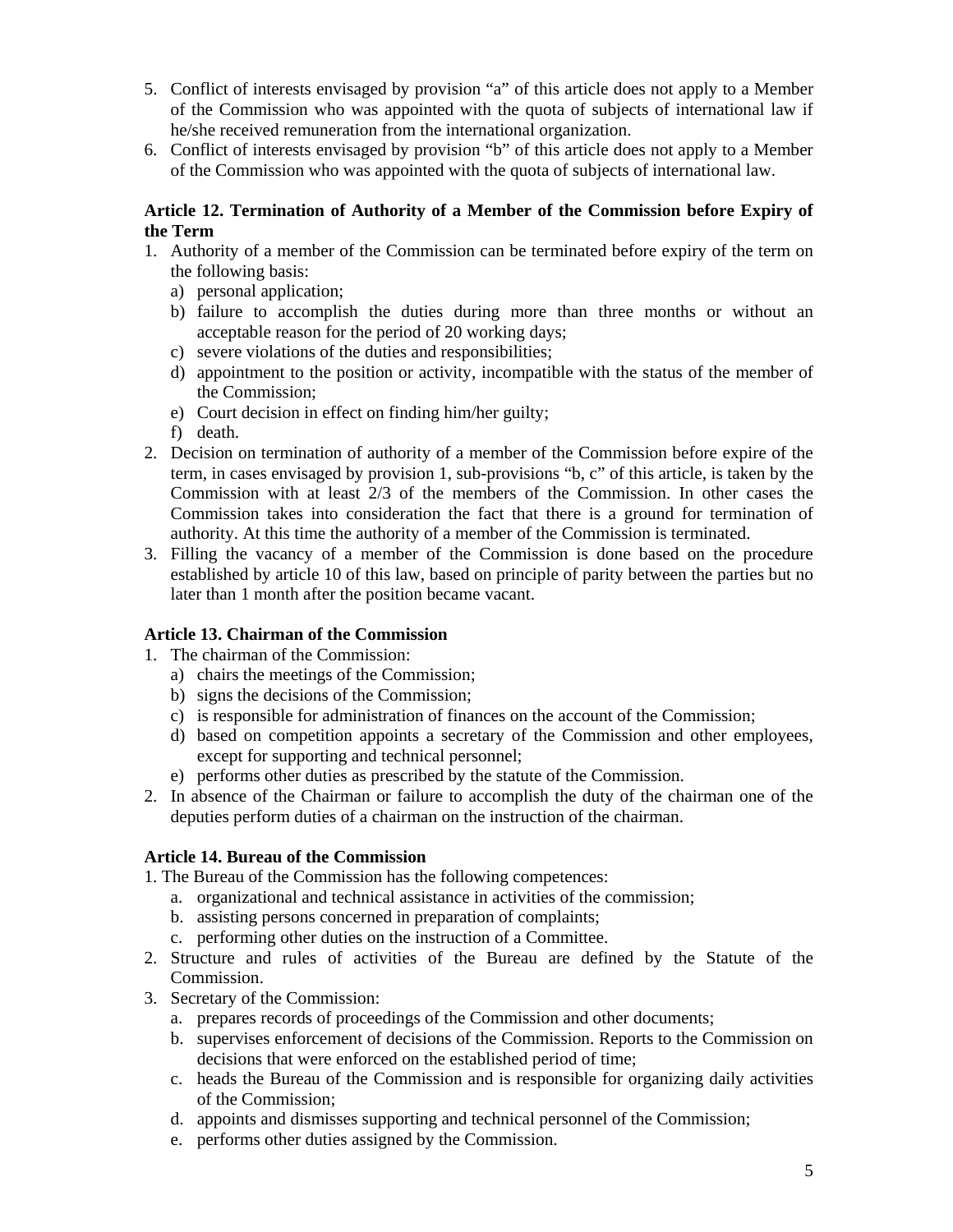- 4. A Secretary of the Commission shall have legal education and at least 5 years of working experience in management field.
- 5. The Commission appoints the Secretary.

## **Article 15. Guarantees for Independence and Impartiality of the Commission**

- 1. The Commission, its authorities and employees, while accomplishing their own duties, must be impartial and independent from any political or financial interests and obey only the Constitution and legislation of Georgia. Illegal pressure over their activities or interference into these activities is inadmissible and will be prosecuted according to the procedure established by the legislation, and the decision, which resulted from such pressure or interference is recognized invalid.
- 2. Members of the Commission act within the framework of their competences, of this law, of international legal norms and principles and based on their personal faith.
- 3. Creation of obstacles for the activities of the Commission will be prosecuted in accordance with the legislation.

## **Article 16. Rules for Making Decisions**

- 1. The Commission is competent to have a meeting if at least 6 members of the Commission are present at the meeting of the Commission. The Commission is competent to have a meeting regarding decision that was appealed if at least 5 members of the Commission are present at the meeting of the Commission.
- 2. The Committee is competent to have a meeting if at least 2 members are present at the meeting.
- 3. The Committee makes decisions by simple majority of the members present at the meeting. The vote of the chairman of the committee is decisive if votes of the members were divided in half.
- 4. The Commission makes decisions by simple majority of the members present at the meeting. If votes of the members were divided in half the vote of the chairman of the Commission is decisive.

#### **Article 17. Legal Acts of the Commission and the Committee**

- 1. The Commission and the Committee in accordance with the rules set by the legislation, within the limits of its authority adopt the following legal acts: decision of the Commission, decision of the Committee and ordinance of the chairman of the Commission.
- 2. Decisions of the Commission and of the Committee, ordinance of the chairman of the Commission are individual legal acts, which are adopted within the limits of the authority granted to them by the legislation.
- 3. Legal acts of the Commission and the Committee are adopted (issued) at their meetings.
- 4. The Commission adopts Statute of the Commission.
- 5. The Chairman of the Commission issues ordinances in specific cases defined by this law and the Statute of the Commission.

### **Article 18. Functions and Competences of the Commission**

- 1. Competences, rules of activities and structure of the Commission are defined by the present law and the statute of the Commission.
- 2. In accordance to the rules set by the legislation the Commission is authorized to:
	- a) On its own initiative or upon the petition of a party request and receive information from any natural and legal person or state institution related to the application that the Commission has accepted to consider;
	- b) On the initiative of one of the parties, without any independent request related to the application, involve in the case a third person. This decision is taken with consideration of positions of the parties;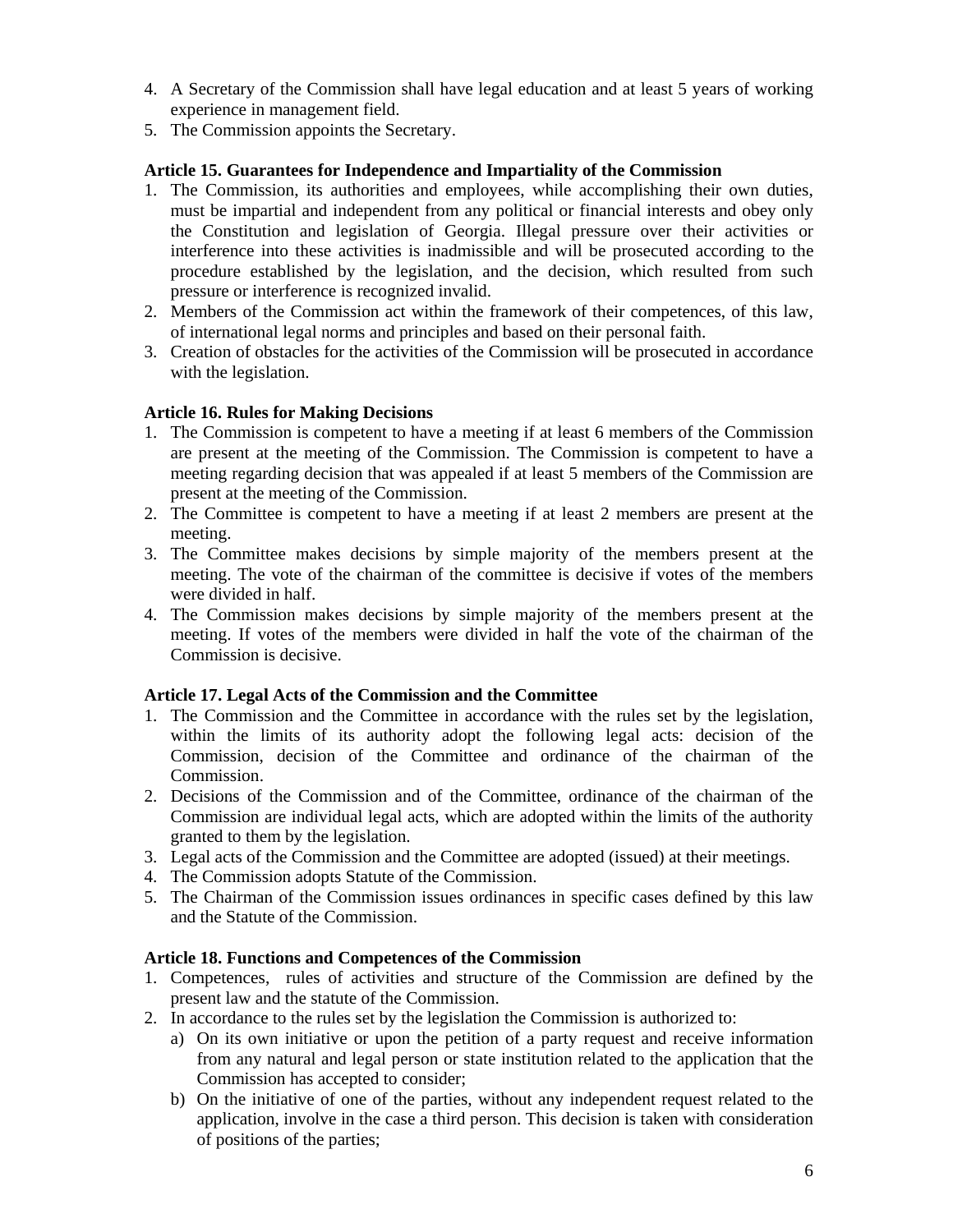- c) prepare annual reports on completed activities and submit it to the Parliament, the President and the Government of Georgia;
- d) consider complaints of authorized persons against decisions of the Commission regarding newly found circumstances;
- e) consider complaints of authorized persons against decisions of the Committee on the merits, regarding newly found circumstances and violations of procedures established by this law;
- 3. For the purpose of effective accomplishment of its own functions the Commission is entitled:
	- a) To carry out administrative competences;
	- b) if necessary, mediate arguments and facilitate conciliation;
- 4. Any institution, official and private person shall upon the request of the Commission provide it with information or document that it has, assist the Commission in carrying out certain activities based on its competences. Relevant institutions and persons shall give the requested information immediately, in no longer than 10 days period of time.
- 5. The Commission shall in case of revealing signs of crime related to the case under revision to immediately send it to relevant agencies.
- 6. The decisions made by the Commission and the Committee are mandatory to be enforced within the whole territory of Georgia.
- 7. For the purpose of efficient achievement of goals and carrying out activities envisaged by this law a Member of the Commission upon the instructions of the Chairman of the Commission or the Committee is authorized to:
	- a) collect evidence, check the place and request from administrative bodies and private persons any information or document, record, to task them to find and process the information; also, based on the procedure established by the legislation, immediately familiarize itself with and request files of not only completed but also in the process of investigation criminal case;
	- b) upon the order of a judge, without prior notification enter, check and study any territory;
	- c) Receive explanation from any person, invite that person to the meeting of the Commission or a Committee and ask him/her to give there explanation;
	- d) Request certain information from state institutions of Georgia and other countries, also receive explanation from a citizen of other country, person who is in the territory of other state, with prior consent of that state and with rules and conditions set in international agreements of Georgia.
	- 8. Competences envisaged in article 7 provision "b" over immovable property in possession of the state or local municipality are carried out by a member of the Commission without an order of a judge.
	- 9. Case proceedings of the Commission and the Committee are held by the rules set in Georgian civil procedures legislation if something else is not envisaged by this law.

# **Article 19. Committees of the Commission**

- 1. For effectiveness of the activities of the Commission and timely revision of the applications received, for the purpose of restitution of illegally confiscated property during the conflict, of providing adequate (substitute) residence and compensation of property damage Committees are established.
- 2. A Committee is chaired by the Chairman, who is elected by the Commission.
- 3. The Commission establishes the Committees from the members of the Commission on the parity basis with 3 members in each committee.

#### **Article 20. Competences of Committee**

For effectiveness of activities the committee is authorized to: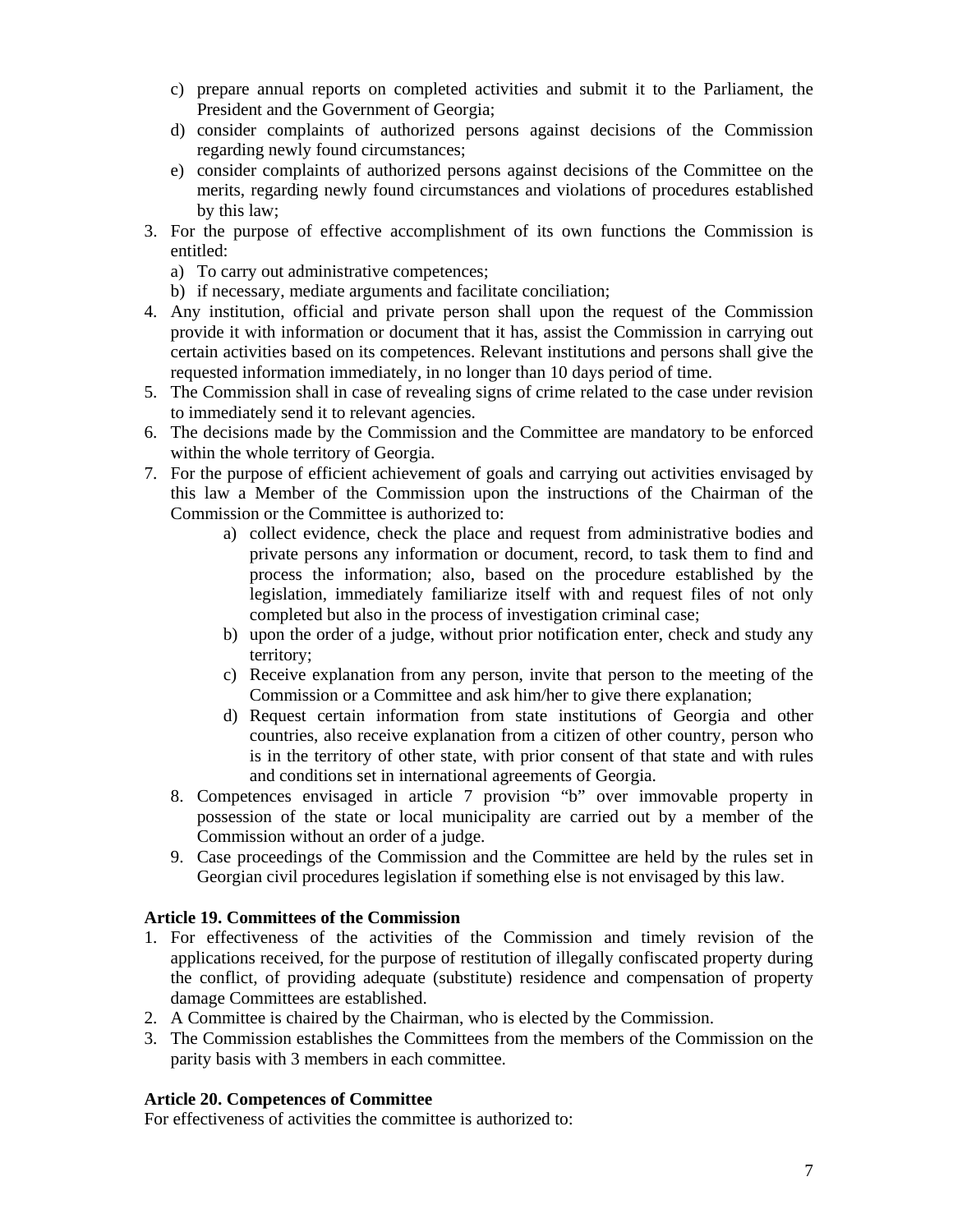- a) accept and revise applications of an authorized person regarding property restitution and receiving back other immovable property;
- b) find complete information related to the case for the purpose of comprehensive, thorough and objective revision of the case;
- c) on the basis of an application or on its own initiative find evidence on property damage suffered by the applicant;
- d) on its own initiative or upon the petition of a party request and receive from any natural or legal person or state institution any information related to the application that was received by the committee;
- e) on the initiative of one of the parties, without any independent request related to the application, involve in the case a third person. This decision is taken with consideration of positions of the parties;
- f) receive and process applications of citizens;
- g) make analysis and generalization of the received information;
- h) take decisions regarding specific cases;
- i) carry out other competences envisaged by this law and Statute of the Commission.

## **Article 21. Liability for Creating Obstacles for Activities of the Commission and Committee**

- 1. The Commission and the Committee are authorized to impose a fine on any natural or legal person, who:
	- a) violates requirements of this law;
	- b) does not enforce decision of the Commission or the Committee and Ordinance of the Chairman of the Commission;
	- c) does not provide in the set term information and documentation what was lawfully requested;
	- d) makes public in advance expected result of the investigation or does such action that endangers or hinders objective and comprehensive examination of the case;
	- e) creates obstacles for a body defined by this law or its officials in fulfilling its duties defined by this law;
	- f) does not come to a meeting of the Commission or the Committee without a justified excuse, deliberately misleads or provides false information to the Commission or the Committee, or does not provide the information it possesses, which is necessary for case consideration.
- 2. Violation of requirements given in prevision 1 of this article will be followed by a fine in the amount of 20 to 50 times of minimum remuneration for work.
- 3. Decision on fining a person shall be taken at the meeting of the Commission, which would be open for public. A person whose case is being considered shall be given a reasonable period of time for presenting his/her opinion.
- 4. In case when a person might be fined he/she shall be informed on grounds for imposing a fine on him. The Commission and the Committee shall explain to that person in what is his/her blame.
- 5. Decision on imposing a fine is taken in accordance with the Georgian Administrative Violations Code.

#### **Article 22. Reporting and Recommendations**

- 1. Every six months the Commission shall submit to the Parliament, the President and the Government of Georgia periodic reports.
- 2. The reports shall include description of the materials collected as well as report on activities, financial report and the recommendations for measures necessary for political, administrative and other reforms meant to achieve the goals set for the Commission.
- 3. The Commission is entitled to submit to the Parliament, the President and the Government of Georgia information on specific or general issues, if: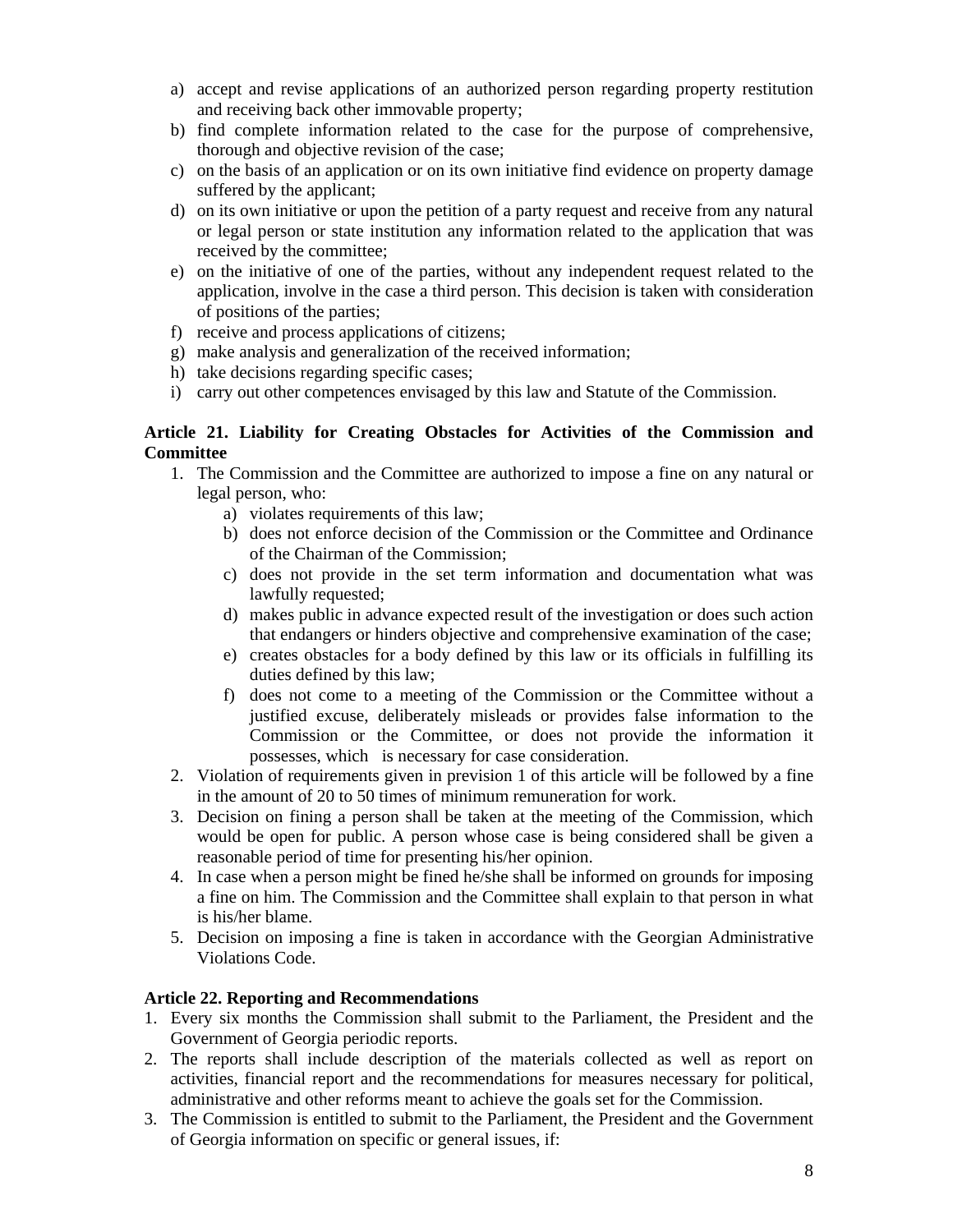- a) the issue involves public interest;
- b) the issue requires immediate reaction from the Parliament, the President and the Government or their interference;
- c) there is a requirement of the President, the Government and at least 1/3 of the members of the Parliament.
- 4. After submitting the report to the President, the Parliament and the Government the Commission shall publish the report to existing electronic and/or printed media; also ensure freedom of public access to the report.
- 5. After publishing of the report, the Commission conducts monitoring of implementation of the recommendations made by the Commission and facilitates their implementation.

# **Article 23. Location of the Commission**

- 1. The Commission is located in Tbilisi.
- 2. Based on circumstances of a certain case the Commission may also gather at another place.

## **Chapter III. Revision of Restitution and Compensation Cases**

## **Article 24. The Right to Apply to the Commission**

- 1. forced migrants and other persons, who suffered property damage as a result of the conflict, can apply to the Commission without distinction of their citizenship**.**
- 2. In the cases defined in the present law forced migrants and other persons can apply to the Commission within 7 years from the moment when the Commission started to exercising its competences.
- 3.

# **Article 25. Application**

- 1. The application must include:
	- a) First name and surname of the applicant;
	- b) Information on what resulted in property damage;
	- c) Request on restitution of initial residence or other belonged immovable property or on receiving equivalent compensation.
	- 4. The application may be supplemented with evidences, which the applicant disposes.

#### **Article 26. Starting the Proceedings**

- 1. The Commission starts the proceedings if there is an application of the victim or his/her heir. An application can be presented in any language.
- 2. The application will immediately be forwarded to relevant committee. The committee makes the decision on accepting or rejecting of the application within 3 months.
- 3. The Committee is entitled to reject an application if
	- a) the application clearly has no ground;
	- b) Consideration of the application is not within the competences of the Commission;
	- c) Set by this law term for application has expired;
	- d) There already is a decision of the Commission or court on the property under the question.
- 4. The Commission is entitled to reject receive the appeal against the decision if
	- a) the appeal clearly has no ground;
	- b) there are no newly discovered circumstances to appeal the decision of the Commission;
	- c) there is no fact of procedural violation is it is established by the law to appeal the decision of the Commission;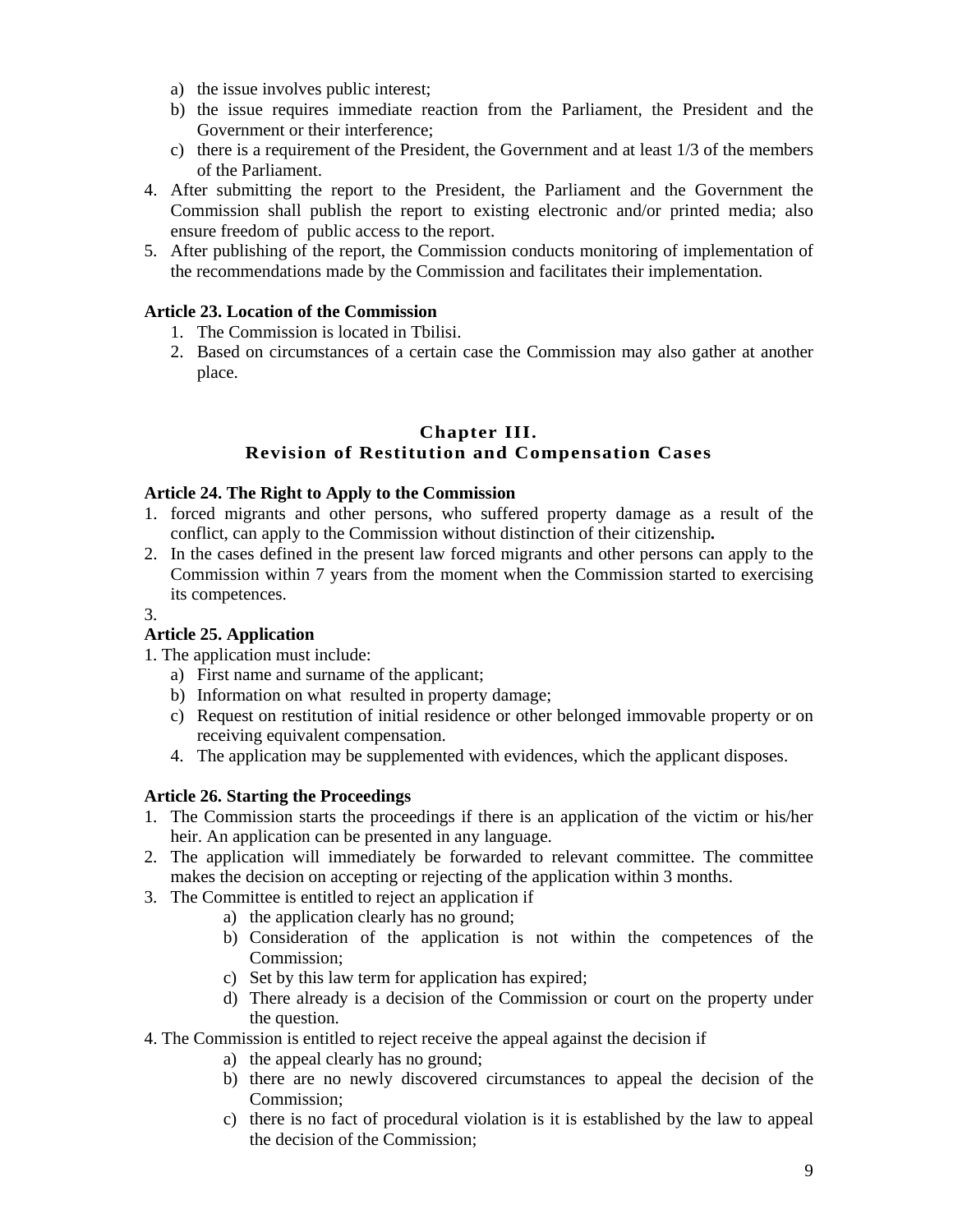- d) Set by this law term for application has expired;
- e) There already is a decision of the Commission or court on the property under the question.

## **Article 27. Case Proceeding**

- 1. The Commission and the Committee hold proceedings on applications based on formal administrative procedure rules established by the General Administrative Code, taking into considerations norms of this law.
- 2. Proceeding in the Commission and the Committees are held in state language of Georgia. In the Commission and the Committees, considering interests of the parties, as working languages in addition to Georgia can be used Ossetian. Decision on using one of international languages is taken by the Commission in accordance with the procedure prescribed by the Statute. Participation of an interpreter in the case proceedings shall be ensured.
- 3. The Commission makes (publishes) the final decision within maximum of 6 months from the moment of accepting the application.
- 4. In case of existence of special circumstances, if the facts indicated in the application need to be investigated, which may be related to complicated administrative procedures, the term for taking final decision must not exceed 9 months.
- 5. The Commission and the Committee within the framework of their competences take the following decision:
	- a) to fully satisfy the application;
	- b) to partially satisfy the application;
	- c) to reject the application;
- 6. The decision shall be substantiated.
- 7. The decision of the Commission to satisfy the application shall define grounds, conditions and procedure for returning to initial residence, providing adequate (substitute) residence and property damage compensation.
- 8. The decision of the Commission and the Committee shall enter into force from the moment of declaring it in public at the hearing.
- 9. The Commission and the Committee shall issue an enforcement paper on decisions that were taken and entered into force.
- 10. Based on circumstances the Commission has a right to take a decision on postponing eviction of a *mala fide* owner.

#### **Article 28. Appealing Against Decision of the Commission**

- 1. It is possible to appeal against decision made by the Commission in case of violation of procedures prescribed by this law at Supreme Court of Georgia, or at the Commission in case of newly found circumstances. Decisions of the Committee may be appealed at the Commission on the merits, in case of violations of procedures established by this law and relating to newly found circumstances.
- 2. Term for appealing a decision of the Committee is 1 month from the moment when the decision entered into force. During this term enforcement of the decision is suspended.
- 3. Application on appealing decision based on newly found circumstances may be presented in 90 days period of time from the date when those circumstances became know.
- 4. In case of violations of procedures prescribed by this law the term for appeal is 3 months time from the date when the decision was taken.
- 5. In case of appeal enforcement of the decision, as a rule, shall not be suspended. Although the Commission has a right to suspend the enforcement on the petition of a party.
- 6. Regarding the appealed decision the Commission takes a decision based on the procedure established for the case proceedings. During this time those members of the Committee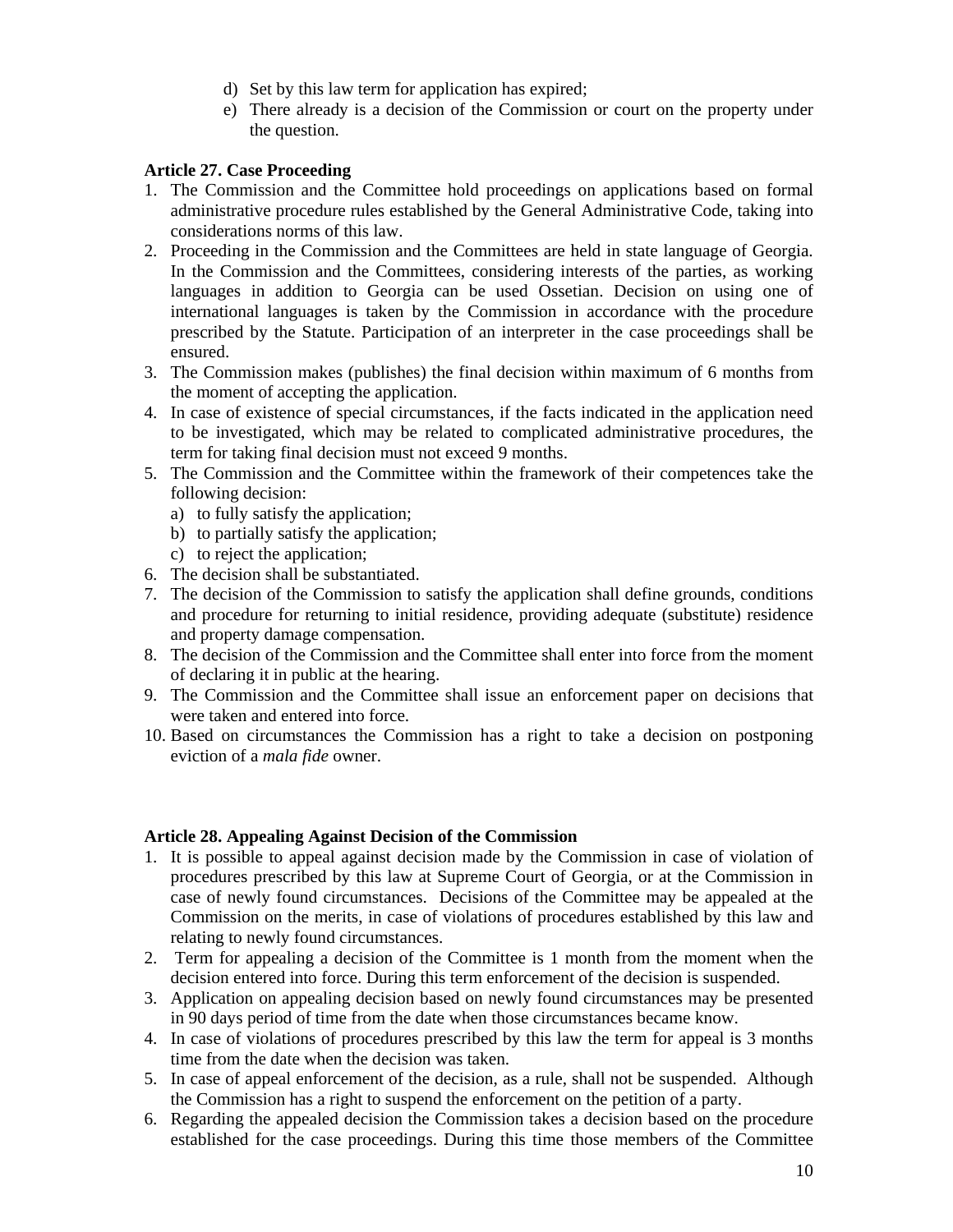who took the decision that was appealed can not participate in the work of the Commission.

# **Chapter IV.**

## **Rules for Restitution and Compensation Article 29. General Norms of Property Restitution and Compensation**

- 1. Initial residence and other immovable property connected to it shall immediately be returned to its lawful owner if the property
	- a) is owned by state/self-government;
	- b) is in possession of a *mala fide* owner.
- 2. If the initial property or other immovable property is owned by a *bona fide* owner it may be returned to its initial owner only after the *bona fide* owner receives adequate (substitute) immovable property or, in case of his/her desire, pecuniary compensation.
- 3. In case of destruction, demolition or reconstruction of the property the initial resident shall receive other adequate (substitute) immovable property of the same value.
- 4. As compensation the initial resident must receive adequate (substitute) immovable property of similar market value for the moment of transfer of property in the same place where the confiscated or seized property was located. It is possible to hand over immovable property of different type with the consent of the initial resident.
- 5. If the immovable property requires rehabilitation-reconstruction works presumable cost of such works shall be reimbursed.
- 6. Based on the decision of the Commission pecuniary compensation may be paid only in case if it is impossible to return initial residence and immovable property related to it or to give adequate (substitute) immovable property.

#### **Article 30. Property that Shall not be a Subject of Restitution**

- 1. The property shall not be a subject of restitution if by the time of demand of its restitution it is located within the area in which handing over a property to natural or legal persons is forbidden by law.
- 2. In the case envisaged by provision 1 of this article a lawful owner shall receive an adequate (substitute) immovable property and when that is impossible he/she shall receive material compensation.

#### **Article 31. Calculation of Value of Property**

- 1. Immovable property that is subject to restitution and adequate (substitute) immovable property shall be evaluated from the moment of transfer of the property based on its market value. That property is evaluated based on the same criteria while deciding on giving pecuniary compensation.
- 2. If there is a difference in value between the initial residence, other immovable property and adequate (substitute) immovable property subject to restitution according to the decision of the Commission, the difference shall be paid from the fund of the Commission, except the value that was caused by natural depreciation of the property.

#### **Article 32. Paying Compensation**

- 1. Pecuniary compensation shall at once or in stages but no longer than 1 year period after the decision of the Commission was taken.
- 2. In case if, based on this law, the receiver of the property chooses Georgia as his/her permanent residence place he/she shall receive a one time and monthly aid.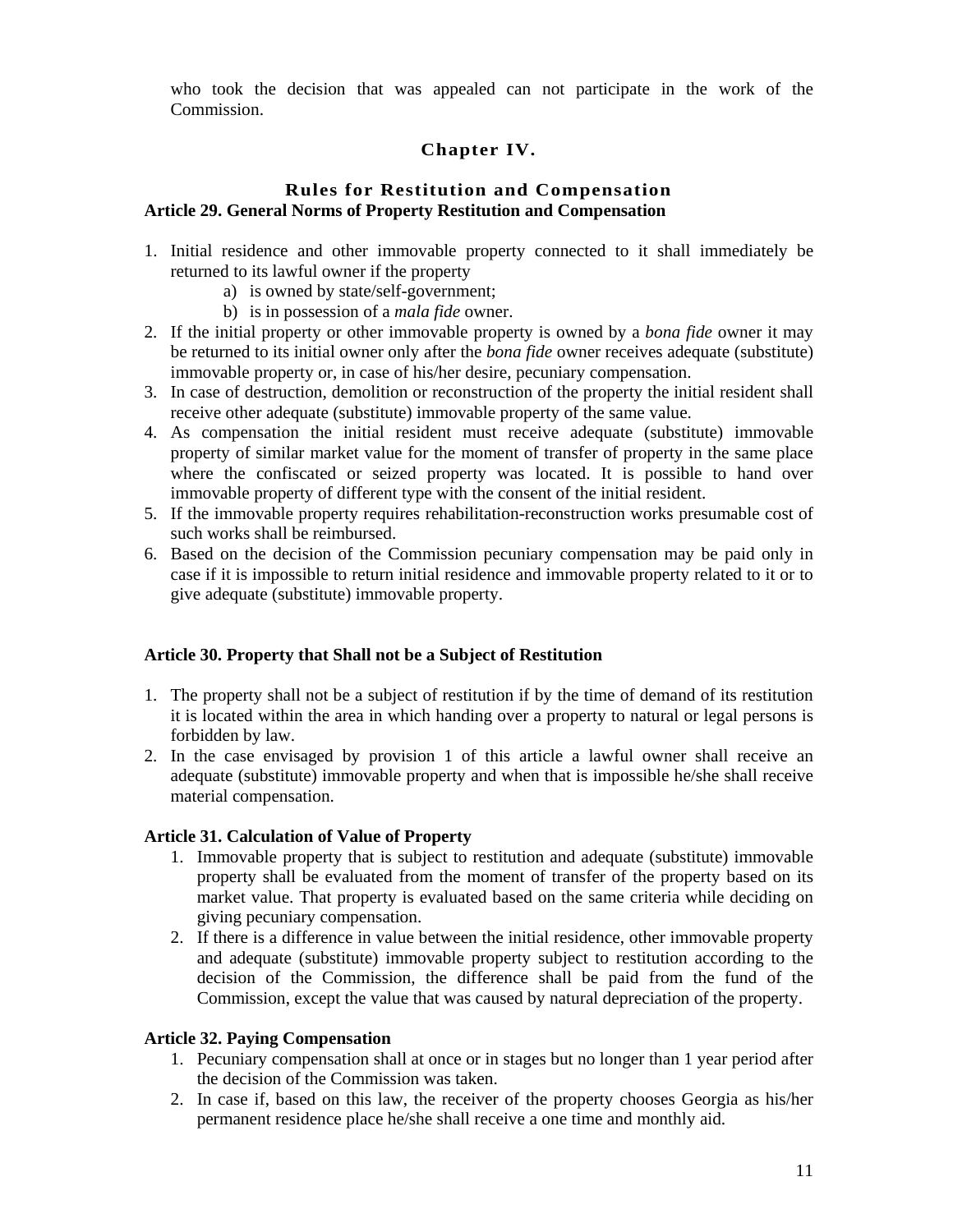- 3. Amount of one time aid is 1500 Lari per person for the receiver of the property and his/her family members.
- 4. Monthly aid shall be paid during 6 months and its amount is defined by the Commission based on the minimal consumer basket.

# **Chapter V.**

# **Financing of the Commission. Social Protection of the Members of the Commission**

#### **Article 33. Financing of the Commission**

- 1. Activities of the Commission and the Committee and measures that should be taken on the basis of their decisions shall be funded from the Fund of the Commission.
- 2. The rules of establishment of the Fund of the Commission are defined by the present law and the Statute of the Commission.
- 3. The sources of filling the Fund of the Commission are the State Budget, grants, charity contributions made by governments of other states, international and non-governmental organizations or private persons, also property in question given by the State and *mala fide* owners.
- 4. The Commission has a bank account which accounts the resources of the Fund.
- 5. The Commission submits its budget to the Government based on the procedure and term provided by the legislation.

#### **Article 34. Salaries and Social Protection of the Members of the Commission**

- 1. The salaries and material benefits of the members of the Commission can not be less than the salaries and material benefits of the members of appeals court of Georgia. It is inadmissible to reduce the salary of the member of the Commission during the whole period of his competences.
- 2. For those members who were appointed by the quota of international organizations additional remuneration may be paid amount of which and payment procedure shall be defined by the Statute of the Commission.

#### **Article 35. Control of the Finances of the Commission**

- 1. The Commission is responsible to:
	- a) keep the accounting records and other documents related to the activities of the Commission;
	- b) prepare quarterly accounting, which includes information about monthly expenses;
	- c) provide comprehensive information about the information systems of Commission management based on budgetary control;
	- d) ensure lawful management of funds by the Commission.
- 2. Annual audit of the budgetary fund management is performed by the Chamber of Control, and management of other resources of the Commission is audited by a high reputation independent auditor appointed by the Commission. Accounting of the Commission and conclusions of the auditors will be submitted to the Parliament of Georgia, President of Georgia and other sponsors of the Fund of the Commission.

#### **Chapter VI. Transitional Provisions**

#### **Article 36. Measure to be Taken by the Commission**

1. The Commission shall be formed in 5 months time from the date of the present law coming into force.